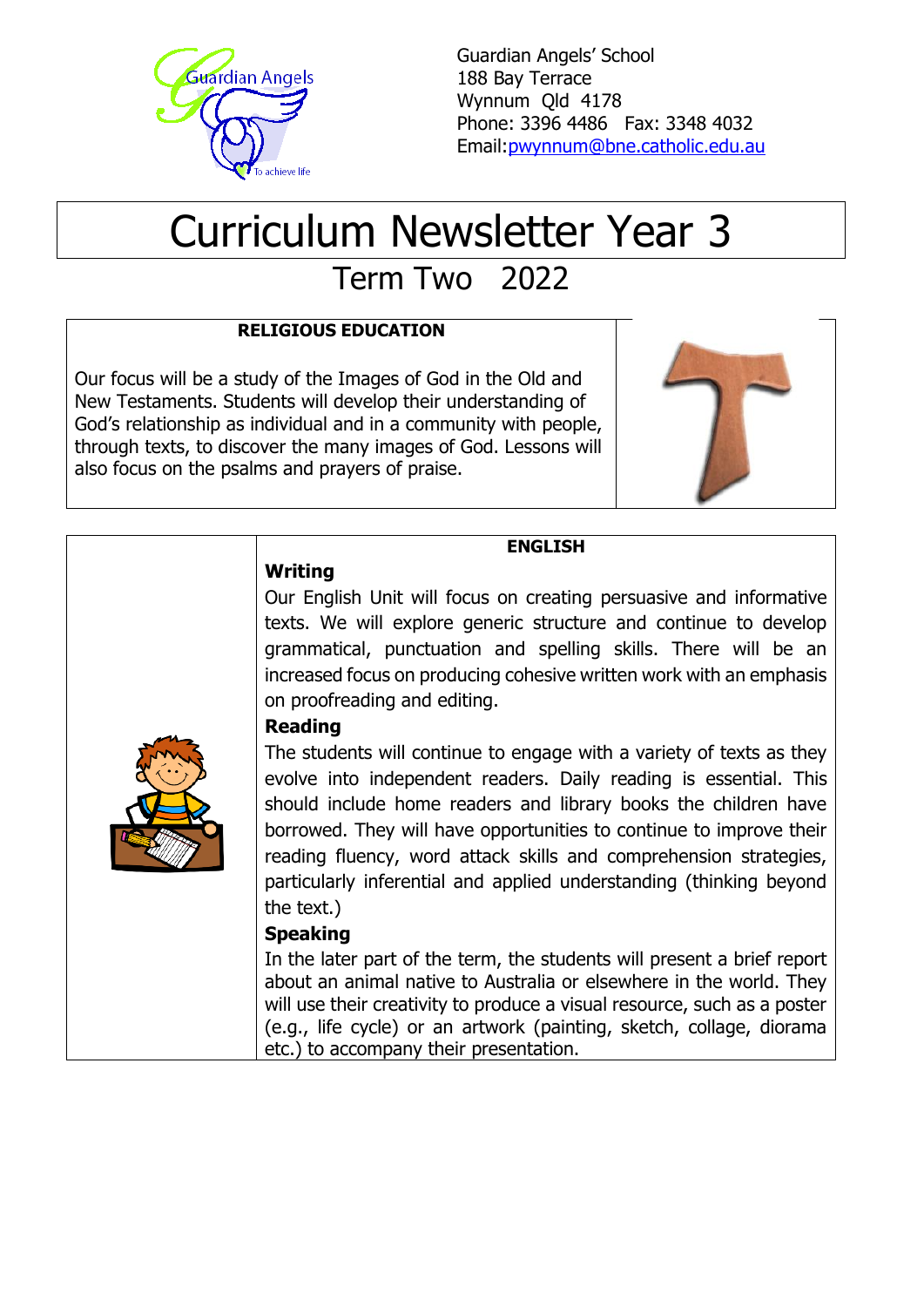#### **MATHEMATICS**

Over the course of the term, the students will recall addition facts for single-digit numbers and related subtraction facts to develop increasingly efficient mental strategies for computation. They will apply the [multiplication](http://www.australiancurriculum.edu.au/glossary/popup?a=M&t=Multiplication%2B) facts of two, three, five and ten and related division facts. They will represent and solve problems involving [multiplication](http://www.australiancurriculum.edu.au/glossary/popup?a=M&t=Multiplication%2B) using efficient mental and written strategies and appropriate digital technologies. Fractions including 1/2, 1/4, 1/3, 1/5, 1/8 will be explored along with identifying connections between fractions. We will investigate time to the nearest minute and the relationship between units of time. As part of Friday rotations, the students will measure, order and compare objects using familiar metric units of mass, area, and capacity.



#### **Biology**

#### **SCIENCE**

A focus on the Strand of Biological Science to discover that living things can be grouped based on observable features. Activities will develop a student's knowledge of animal and plant classification and how the study of palaeontology enables us to understand patterns and relationships of prehistoric living things.





#### **HASS**

The students will study the local history of the area, focusing on the Quandamooka People. We will make curriculum links with the geographical origins of the indigenous people of the local area. The students will investigate the main climate types of the region and identify the similarities and differences between this area and other states and territories.

#### **HEALTH**

Students interpret health messages to discuss the influences on healthy and safe choices. They understand the benefits of being healthy and physically active. They describe the connections they have to their community and identify local resources to support their health, wellbeing, safety, and physical activity. They will also participate in the Life Education Program.

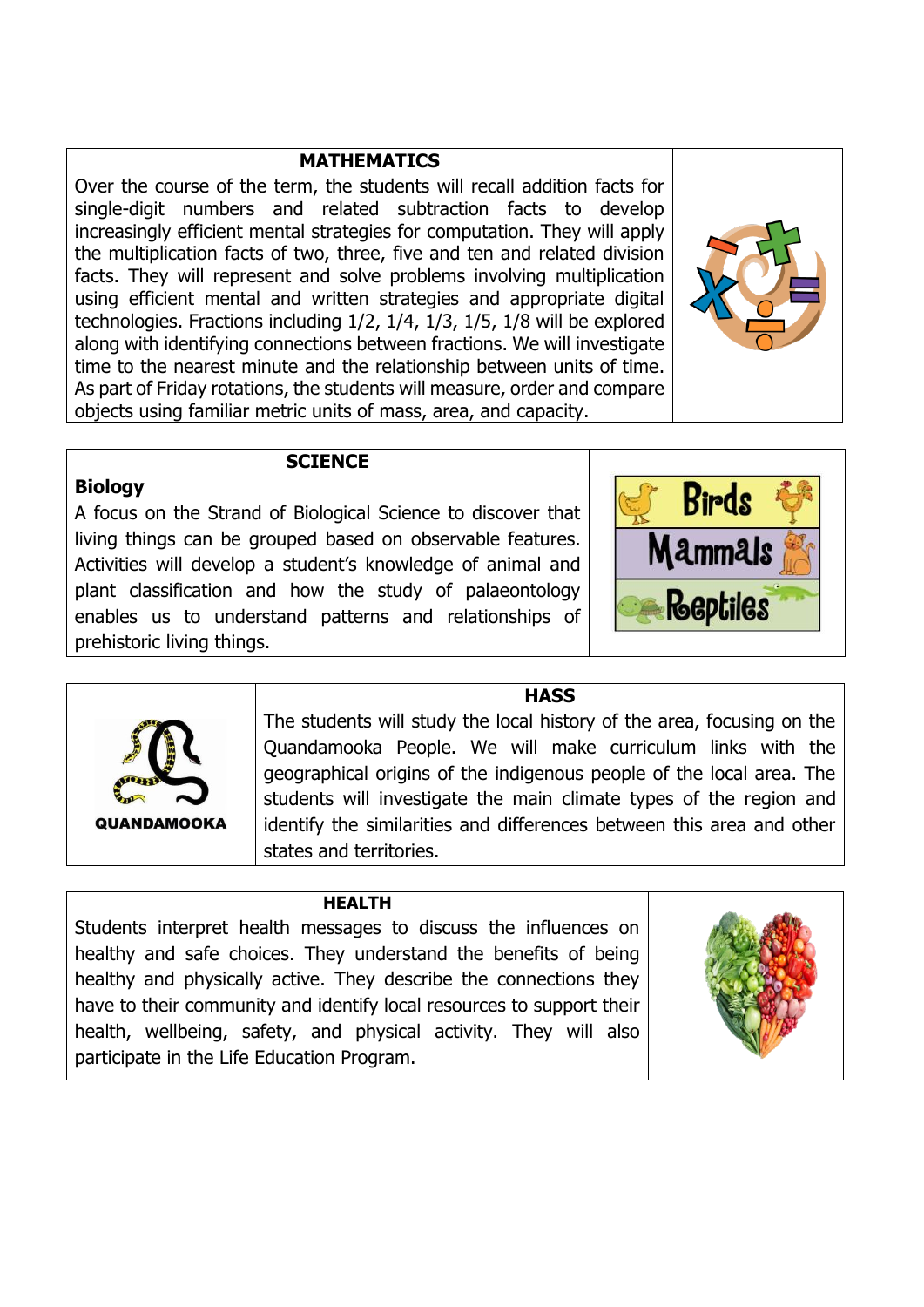# **VISUAL ARTS**

Students describe and discuss similarities and differences between media artworks they make and view. They discuss how and why they and others use images, sound and text to make and present media artworks.

Students collaborate to use story principles, time, space and technologies to make and share media artworks that communicate ideas to an audience.

#### **PHYSICAL EDUCATION**

#### **Mrs Denmead**

In the build-up to the Athletics Carnival, Year 3 will take part in an Athletics unit, learning the techniques required to perform in running, throwing, and jumping disciplines. They will learn these skills explicitly through races/event practice and implicitly through games. Throughout this unit, students will learn the rules required in these athletic events developing their ability to play fair by adhering to event rules. As part of this unit, students will examine the benefits of Athletics on their health and wellbeing. They will apply movement concepts and combine elements of effort, space, time, objects, and people when performing movement sequences in field, track, and relay events. Students will work on inclusive practices providing support and encouragement to their peers.

**Mrs Clever**

#### **MUSIC**

The students will learn a varied repertoire of songs, rhymes, and singing games in order to develop their ability to keep a steady beat, perform rhythms, sing in-tune, and listen critically. The students will apply this knowledge by composing their own rhythmic patterns and improvising melodic patterns of limited range using tuned percussion. They will explore comparatives, such as fast/slow, loud/soft, happy/sad, through the analysis of Art music.